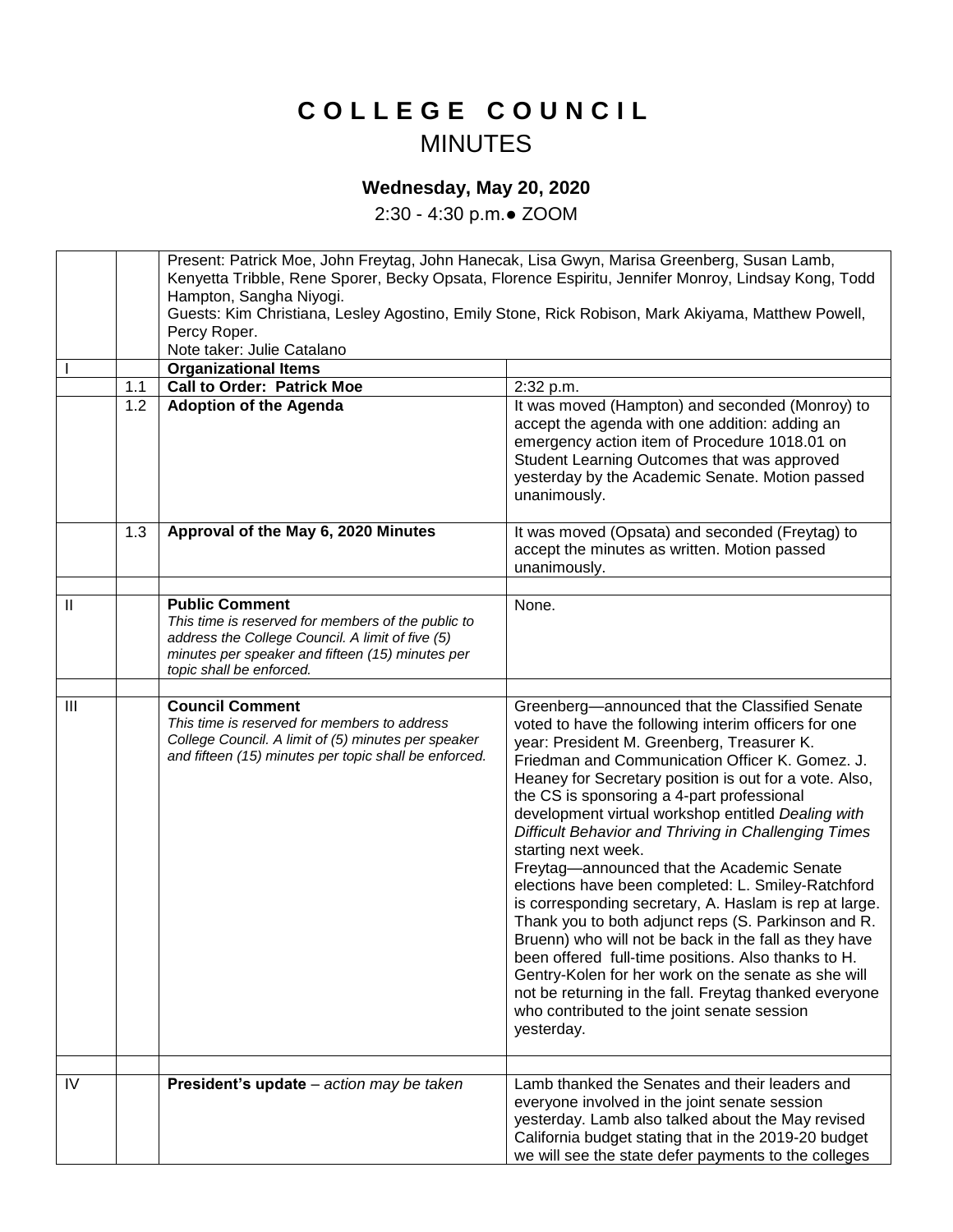|        |                                                                                                                                                   | and in the 2020-21 budget we expect to see a 10%<br>cut across the board with a 40-55% cut in<br>Categoricals (except EOPS and DSS). We will be<br>soliciting cost saving ideas from the college<br>community. Lamb also suggested the Council<br>consider scheduling one meeting in June and one in<br>July as we get more information on the California<br>budget.                            |
|--------|---------------------------------------------------------------------------------------------------------------------------------------------------|-------------------------------------------------------------------------------------------------------------------------------------------------------------------------------------------------------------------------------------------------------------------------------------------------------------------------------------------------------------------------------------------------|
| $\vee$ | 2 <sup>nd</sup> reading of Tech Master Plan - action may<br>be taken<br>$\frac{1}{\rho_{DF}}$<br><b>Technology Master</b><br>Plan 2019-2024.v8.pr | R. Robison shared the Technology Master Plan for<br>2020-2025. It was moved (Monroy) and seconded<br>(Tribble) to approve the Technology Master Plan.<br>Motion passed unanimously.                                                                                                                                                                                                             |
| VI     | Guided Pathways update - action may be<br>taken<br>PDF<br>GPST End of Year<br>Report 2019-2020 Fi                                                 | M. Akiyama shared the Guided Pathways Steering<br>Team 2019-20 End of Year Report. He shared the<br>teams' priorities and the progress they made on<br>those priorities.                                                                                                                                                                                                                        |
| VII    | Racial and cultural change update - action<br>may be taken                                                                                        | M. Akiyama shared information on the two USC<br>equity institutes, the NACCC Survey and the IEBC<br>Caring Campus in fall 2020.                                                                                                                                                                                                                                                                 |
| VIII   | Final approval on ISER - action may be taken<br>https://www.dvc.edu/about/accreditation/self-<br>evaluation-2020.html                             | Opsata noted that the most updated version of the<br>ISER is on the website. It has been accepted by the<br>Academic Senate, the Classified Senate and the<br>ASDVC. It was moved (Freytag) and seconded<br>(Sporer) to accept the ISER. Motion passed<br>unanimously. Freytag acknowledged Opsata and<br>Walters for their immense patience in nudging the<br>work along to complete the ISER. |
| added  | Procedure 1018.01 Student Learning<br><b>Outcomes</b> - action may be taken                                                                       | Opsata shared the small procedural change in<br>1018.01 that was approved at the Academic Senate<br>yesterday. It was moved (Freytag) and seconded<br>(Sporer) to accept the change as presented. The<br>motion passed unanimously.                                                                                                                                                             |
| IX     | <b>Committee annual reports</b> - action may be<br>taken<br>PDF<br>Annual Reports.pdf                                                             | Opsata shared the committee annual reports. It was<br>moved (Greenberg) and seconded (Sporer) to accept<br>the annual committee reports. Motion passed<br>unanimously.                                                                                                                                                                                                                          |
|        |                                                                                                                                                   |                                                                                                                                                                                                                                                                                                                                                                                                 |
| X      | Program Review rankings - action may be<br>taken                                                                                                  | Council reviewed the PR rankings and themes.<br>There was a lot of discussion about the difficulty of<br>approving the spending of any funds in this difficult<br>time.                                                                                                                                                                                                                         |
|        |                                                                                                                                                   | It was moved (Greenberg) and seconded (Hanecak)<br>that the College Council values and appreciates the                                                                                                                                                                                                                                                                                          |